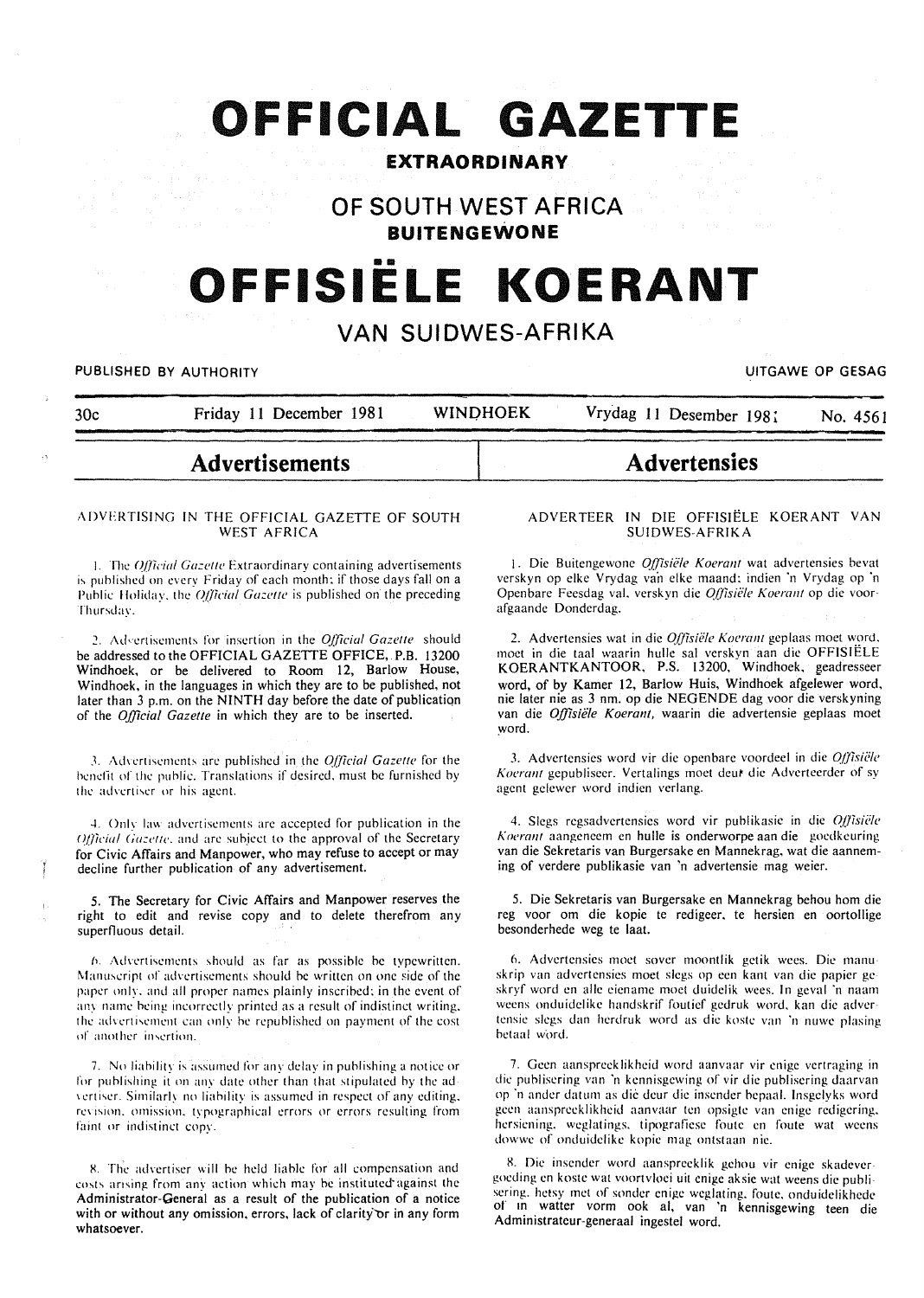9. The subscription for the *Official Gazette* is **R** 12.50 per an· num. post free in this Territory and the Republic of South Africa. obtainable from Messrs. The Suidwes-Drukkery Limited. P.O. Box 2196. Windhoek. Postage must be prepaid by overseas subscribers. Single copies of the *Official Gazette* may be obtained from The Suidwes-Drukkery. Limited. P. 0. Box 2196. Windhoek:at the price of 30 c per copy. Copies are kept in stock for only two years.

10. The charge for the insertion of notices is as follows and is payable in the form of cheques. bills. postal or money orders:

#### LIST OF FIXED TARIFF RATES

| <i>Standardised notices</i>                                                                                                                                                                                                                        | Rate per<br>insertion |
|----------------------------------------------------------------------------------------------------------------------------------------------------------------------------------------------------------------------------------------------------|-----------------------|
|                                                                                                                                                                                                                                                    | R                     |
| Administration of Estates Acts notices: Forms J. 297                                                                                                                                                                                               |                       |
|                                                                                                                                                                                                                                                    | 2.00                  |
|                                                                                                                                                                                                                                                    | 5.00                  |
|                                                                                                                                                                                                                                                    | 5.00                  |
| Change of name (four insertions)                                                                                                                                                                                                                   | 25,00                 |
|                                                                                                                                                                                                                                                    | 6,00                  |
| Insolvency Act and Company Acts notices: J 28, J 29,                                                                                                                                                                                               | 4.00                  |
| N.B. -- Forms 2 and 6 --- additional statements ac-<br>cording to word count table, added to the basic<br>tariff.                                                                                                                                  |                       |
|                                                                                                                                                                                                                                                    | 2,00                  |
| Naturalisation notices (including a reprint for the ad-                                                                                                                                                                                            |                       |
|                                                                                                                                                                                                                                                    | 2.00                  |
| Slum Clearance Court notices, per premises                                                                                                                                                                                                         | 4.00                  |
| Third party insurance claims for compensation                                                                                                                                                                                                      | 2.50                  |
| Unclaimed moneys - only in the extraordinary                                                                                                                                                                                                       |                       |
| Official Guzette, closing date 15 January (per en-                                                                                                                                                                                                 |                       |
| try of "name, address and amount")                                                                                                                                                                                                                 | 0.80                  |
| Non standardised notices                                                                                                                                                                                                                           |                       |
| Company notices:                                                                                                                                                                                                                                   |                       |
| Short notices: Meetings, resolutions, offer of com<br>promise, conversion of company, voluntary<br>windings up: closing of transfer or members'<br>registers and/or declaration of dividends<br>Declaration of dividend with profit statements, in | 11.00                 |
| Long notices: Transfers, changes with respect to                                                                                                                                                                                                   | 25.00                 |
| shares or capital, redemptions, resolutions, volun-                                                                                                                                                                                                |                       |
|                                                                                                                                                                                                                                                    | 37.00                 |
| Liquidator's and other appointees' notices<br>Liquor Licence notices (in extraordinary Gazettes,<br>viz. June/Tvl. November/Cape. January/O.F.S.,                                                                                                  | 7.00                  |
| April/Natal), per bilingual application                                                                                                                                                                                                            | 7,00                  |
| Orders of the Court:                                                                                                                                                                                                                               |                       |
| Provisional and final liquidations or sequestra                                                                                                                                                                                                    |                       |
| Reductions or changes in capital mergers, offer of                                                                                                                                                                                                 | 14,00                 |
|                                                                                                                                                                                                                                                    | 37.OO                 |
| Judicial managements, curator bonis and similar                                                                                                                                                                                                    |                       |
|                                                                                                                                                                                                                                                    | 37,00                 |
|                                                                                                                                                                                                                                                    | 4.00.                 |
| Supersessions and discharge of petitions (J 158)                                                                                                                                                                                                   | 4(0)                  |
| Sales in execution and other public sales:                                                                                                                                                                                                         |                       |
|                                                                                                                                                                                                                                                    | 18,00                 |
| Public auctions, sales and tenders:                                                                                                                                                                                                                |                       |
|                                                                                                                                                                                                                                                    | 6,00                  |
|                                                                                                                                                                                                                                                    | 15,00                 |

9. Die jaarlikse intekengeld op die *O.f]isiele K oerant* is **R** 12.50 posvry in hierdie Gebied en die Republiek van Suid-Afrika. verkrygbaar by die here Die Suidwes- Drukkery Beperk. Posbus 2196. Windhoek. Oorsese intekenaars moet posgeld vooruit belaal. Enkel eksemplare van die *Offisiële Koerant* is verkrygbaar van die here Die Suidwes-Drukkery Beperk. Posbus 2196. \\'indhoek. teen JOe per eksemplaar. Eksemplare word vir slegs twee jaar in voorraad gehou.

10. Die koste vir die plasing \an kennisgewings is soos \·olg en is betaalbaar by wyse van tjeks. wissels. pos- of geldorders:

# **LYS VAN VASTE TARIEWE**

| Gestandaardiseerde kennisgewings                                                                                                                                                  | Tarici per<br>plasing<br>R |
|-----------------------------------------------------------------------------------------------------------------------------------------------------------------------------------|----------------------------|
|                                                                                                                                                                                   | 6.00<br>5.00               |
| Boedelwettekennisgewings: Vorms J. 297, J. 295, J.                                                                                                                                |                            |
|                                                                                                                                                                                   | 2(0)                       |
| Derdeparty-assuransie-eise om skadevergoeding<br>Insolvensiewet- en maatskappywettekennisgewings: J                                                                               | 2.50                       |
|                                                                                                                                                                                   | 4.OO                       |
| L.W. $-$ Vorms 2 en 6 $-$ bykomstige verklarings<br>volgens woordetal-tabel, toegevoeg tot die basiese<br>tarief.                                                                 |                            |
| Naamsverandering (vier plasings)                                                                                                                                                  | 25.00                      |
| Naturalisasiekennisgewings (insluitende 'n herdruk vir                                                                                                                            |                            |
| Onopgeëiste geld - slegs in die buitengewone $Q/\hbar$<br>siële Koerant, sluitingsdatum 15 Januarie (per in                                                                       | 2.00                       |
| skrywing van "naam, adres en bedrag")                                                                                                                                             | 0.80                       |
| Slumopruimingshofkennisgewings, per perseel                                                                                                                                       | 5.00<br>4.OO               |
| Verlore lewensversekeringspolisse                                                                                                                                                 | 2.00                       |
| siële koerante, t.w. Junie Tvl. November Kaap,<br>Januarie O.V.S., April Natal) per tweetalige aan                                                                                | 7 (K)                      |
| Geregtelike en ander openbare verkope:                                                                                                                                            |                            |
| Openbare veilings, verkope en tenders:                                                                                                                                            | 18.00                      |
|                                                                                                                                                                                   | h(x)                       |
|                                                                                                                                                                                   | 15.00                      |
|                                                                                                                                                                                   | 23.00                      |
| Handelsmerke in Suidwes Afrika                                                                                                                                                    | 11.00                      |
| Likwidateurs en ander aangesteldes se kennisgewings                                                                                                                               | 7.00                       |
| Maatskappykennisgewings:<br>Kort kennisgewings: Vergåderings, besluite, aan<br>bod van skikking, omskepping van maatskappy,<br>vrywillige likwidasies, ens.; sluiting van oordrag |                            |
| of lederegisters en of verklarings van dividende<br>Verklaring van dividende met profytstate, notas in-                                                                           | 11.00                      |
|                                                                                                                                                                                   | 25.00                      |
| Lang kennisgewings: Oordragte, veranderings met                                                                                                                                   |                            |
| betrekking tot aandele of kapitaal, aflossings, be                                                                                                                                | 37.00                      |
| Orders van die Hof:                                                                                                                                                               |                            |
| Voorlopige en finale likwidasies of sekwestrasies<br>Verlatings of veranderings in kapitaal, samesmel                                                                             | 14.00                      |
| tings, aanbod van skikking<br>Geregtelike besture, kurator bonis en soortgelyke                                                                                                   | 37.OO                      |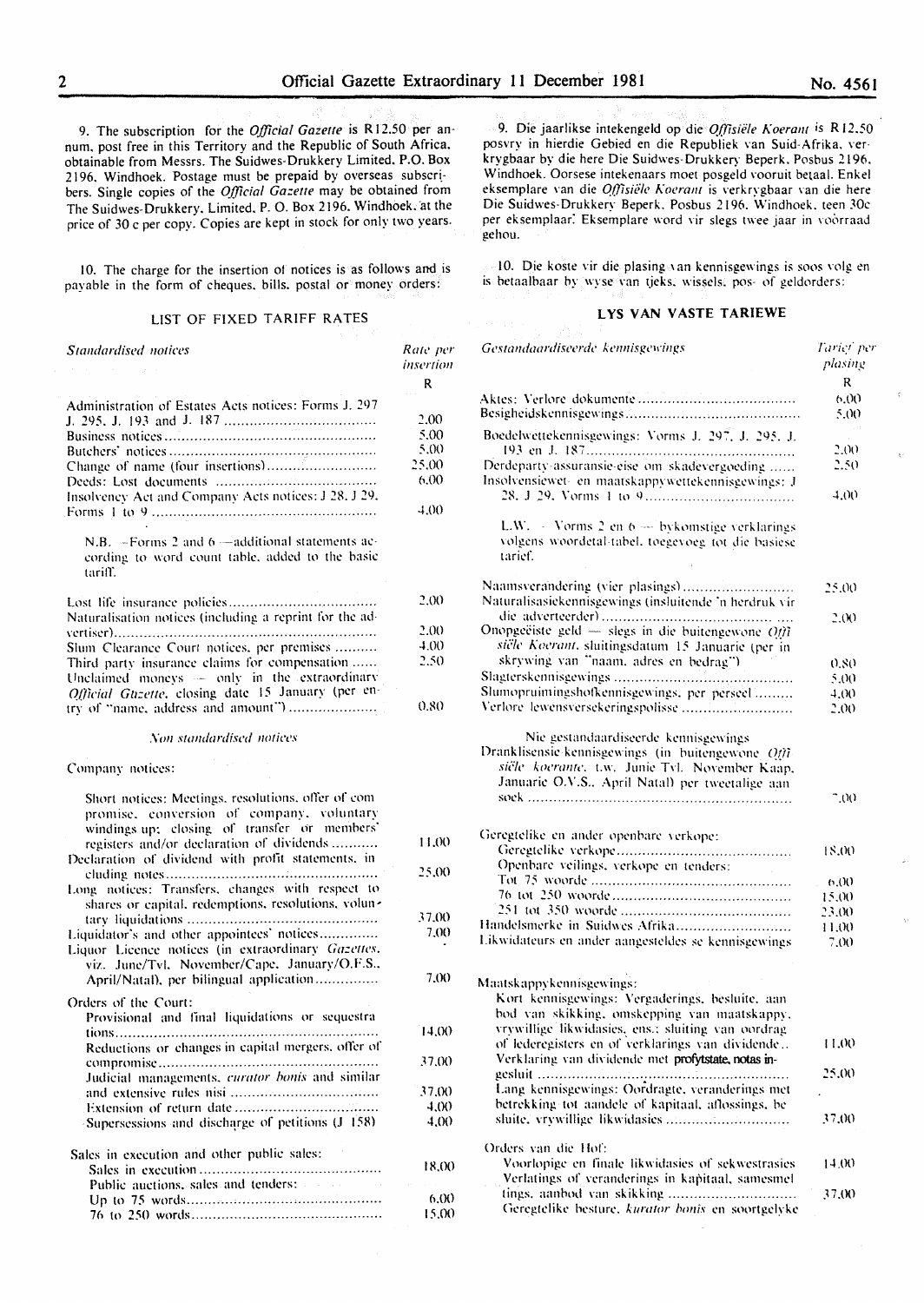| 23.00    |
|----------|
| $-11.00$ |

#### Vorm/Form J 187

# **LIQUIDATION AND DISTRIBUTION ACCOUNTS IN DECEASED ESTATES LYING FOR INSPECTION**

In terms of section 35(5) of Act 66 of 1965. notice is hereby given that copies of the liquidation and distribution accounts (first and final. *unless otherwise stated)* in the estates specified below will be open for the inspection of all persons interested therein for a period of 21 days (or shorter or longer *if specially stated)* from the date specified or from the date of publication hereof. whichever may be the later. and at the offices of the Masters and Magistrates as stated.

Should no objection thereto be lodged with the Masters concerr. .:d during the specified period. the executors will proceed to make payments in accordance with the accounts.

411/80 - BUYS Barend S.A. Weermag. Grootfontein Tweede Grootfontein Windhoek F. M. Oehl Posbus 3!38 Windhoek

281/81 - ENGELBRECHT Jasper Johannes 0111205006005 Gobabis Janctta Maria Engelbrecht 0303150100033 Gobabis Windhoek Barclays-Nasionale Bank Beperk Windhoek

39/81 - SMIT Andries Petrus 050228 5009 00 2 Okahandja Supplementêre Okahandja Barclays-Nasionale Bank Beperk Windhoek

Vorm/Form J 193

## **NOTICE TO CREDITORS IN DECEASED ESTATES**

All persons having claims against the estates mentioned below are hereby called upon to lodge their claims with the executors concerned. within 30 days (or otherwise as indicated) calculated from the date of publication hereof. The information is given in the following order: Estate number. surname and christian names. date of birth. identity number. last address. date of death; surviving spouse's names. surname date of birth and identity number; name and address of executor or authorised agent. period allowed for lodgement of claims if other than 30 days.

416/81 -- GROBLER Gesina Christina Regina Windhoek 28 Junie 1908 '080628/0009/00/2 Rugbystraat 34. Gobabis 26 Augustus 1981 Volkskas SWA Namibic Beperk. Posbus 383. Pretoria

473/81 - MYBURGH Elizabeth Susanna Windhoek 16.04.1917 170416 0022 00 6 Plaas "Hammerstein" Maltahohe 4.09.1981 Jacobus Abram Myburgh 15.08.1915 150818 5010 00 7<sup>\*</sup> Rarclays-Nasionale Bank Beperk Windhoek

482/81 -- LEATHEAD Robert Shield Windhoek 24th July 1901 0107245001006 Swakopmund 24th October 1981 Katherine Louisa Lcathead (born Barnard) 041026 0007 00 I Barclays National Bank Limited Windhoek

|                                                    | 37.00 |
|----------------------------------------------------|-------|
|                                                    | 4.00  |
| Tersydestellings en afwysings van petisies (J 158) | 4.00  |

## **LIKWIDASIE- EN DISTRIBUSIEREKENING IN BESTORWE BOEDELS WAT TER INSAE LÊ**

lngevolge artikel 35(5) van Wet 66 van 1965. word hierby kennis gegee dat duplikate van die likwidasie- en distribusierekenings (eerste en finale. tensy anders vermeld) in die boedels hieronder vermeld. in die kantore van die Meesters en Landdroste soos vermeld en gedurende 'n tydperk van 21 dae ( of korter of Ianger *in*dien spesiaal vermeld) vanaf gemelde datums of vanaf datum van publikasie hiervan. as dit later is, ter insae lê van alle persone wat daarby belang het.

Indien binne genoemde tydperk geen besware daarteen by die betrokke Meesters ingedien word nie. gaan die eksekuteurs oor tot die uitbetalings ingevolge gemelde rekenings.

239/81 -- LUBOWSKI Theodor 911117 5004 00 7 Luderitz Lubowski Johanna Julie Annaliese (gebore Busse) Luderitz Windhoek Barelays-Nasionale Bank Beperk Windlwek

349/81 -- MULLER Wilhelmina Lina Amalia Windhoek 040319 0002 00 2 Newtonstraat 7. Windhoek Volkskas Beperk Posbus 383. Pretoria

77/81 - RINCK Sophie Charlotte Gertraude 1810120100281 30 Eadie Street. Windhoek Fisher. Quarmhy & Pfeifer Windhoek

# **KENNISGEWING AAN KREDITEURE IN BESTORWE BOEDELS**

Aile persone wat vorderinge het teen die boedels hieronder vermeld. word hierby versoek om hul vorderinge by die betrokke eksekuteurs en binne 'n tydperk van 30 dae (of andersins soos aangedui) gereken vanaf die datum van publikasie hiervan in te lewer. Die inligting word verstrek in die volgorde: Boedelnommer. familienaam en voorname. geboortedatum. persoonsnommer. laaste adres. datum oorlede; nagelate eggenoot(note) se name. familienaam. geboortedatum en persoonsnommer; naam en adres van eksekuteurs of gemagtigde agent. tydperk toegelaat vir lewering van vorderings *indien anders as* 30 *dae.* 

507/81 -- OOSTHUIZEN De Wet 1 Oktoder 1908 Okosongominja Distrik Karihib 18 November 1981 Windhoek J. H. Oosthuizcn Eksekuteur p/a Lentin Botma & De Waal Passanogebou Posbus 38 Keetmanshoop

464/81 - JACOBS Willem Johannes 18 Junie 1952 520618 5004 00 7 Uis I Oktober 1981 Jacobs Maria Catherina Johanna Susanna .10 dac Windhoek SWA Standard Bank SWA Bpk. Windhoek

.50.5/R I -- COETZEE Margarctha Jacoba Elizabeth De Beer 20.8.1901 010820 0005 00 8 Keetmanshoop 5.11.1981 30 dae Windhoek SWA Standard Bank SWA Bpk.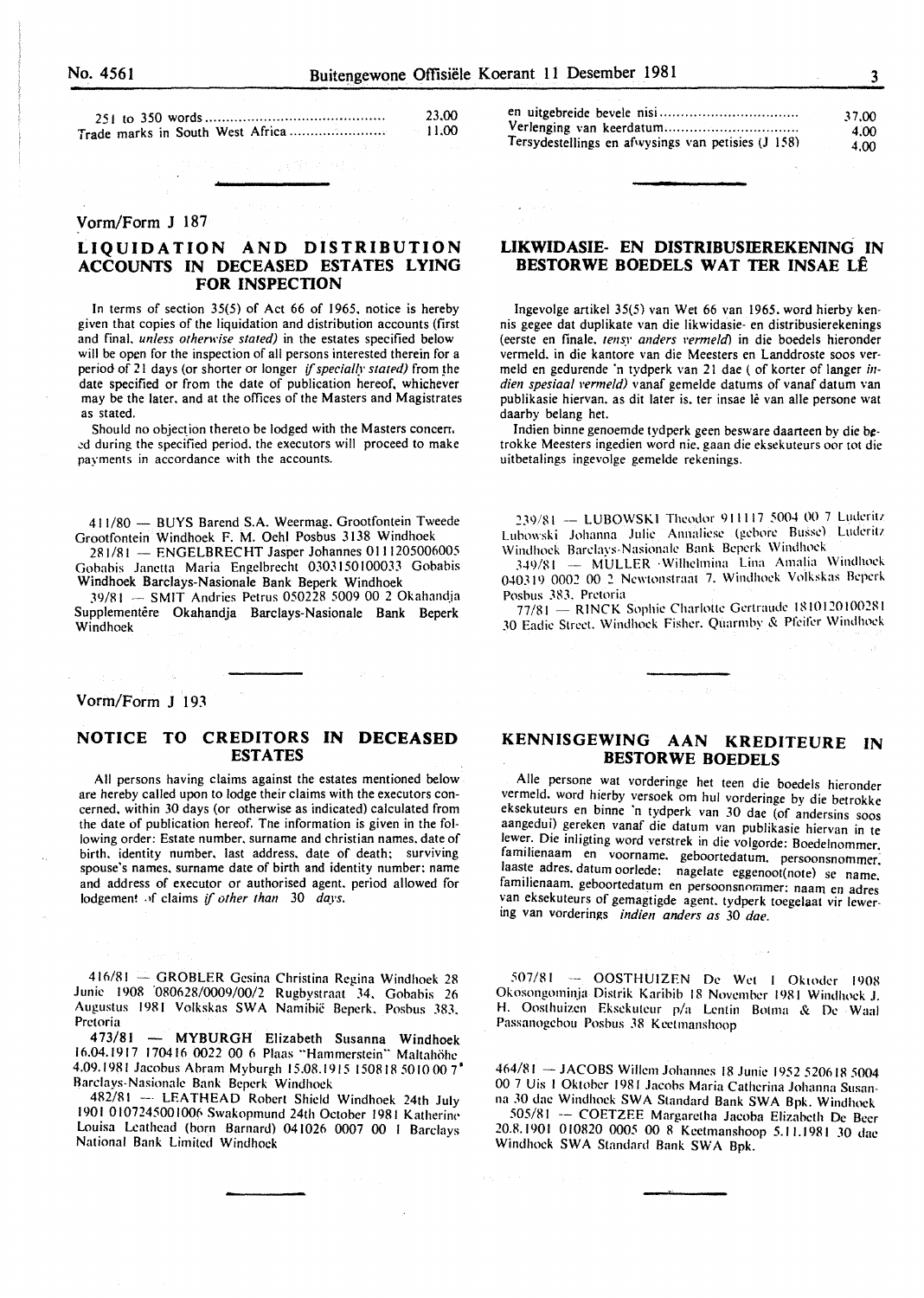#### Vorm/Form 2

# MEETING OF CREDITORS IN SEQUESTRATED ESTATES OR COMPANIES BEING WOUND UP

Pursuant to sections 41 and 42 of the Insolveney Act, 1936, sec tions 179 and 182 of the Companies Act, 1926, and sections 339 and 366 of the Companies Act, 1973, notice is hereby given that a meeting of creditors will be held in the sequestrated estate or companies being wound up mentioned below, indicating the number of estate company; the name and description of estate company; the date, hour and place of meeting and the purpose of meeting.

Meetings in a place in which there is a Master's Office, will be held before the Master; elsewhere they will be held before the Magistrate.

#### BYEENKOMS VAN SKULDEISERS **IN** GESEKWESTREERDE BOEDELS  $O<sub>F</sub>$ **MAATSKAPPYE IN LIKWIDASIE**

Ingevolge artikels 41 en 42 van die Insolvensiewet, 1936, ar tikels 179 en 182 van die Maatskappywet, 1926, en artikels 339 en 366 van die Maatskappywet, 1973, word hierby kennis gegee dat 'n byeenkoms van skuldeisers in die gesekwestreerde boedels of maat skappye in likwidasie hieronder vermeld, gehou sal word met aanduiding van die nommer van boedel maatskappy; die naam en be skrywing van boedel-maatskappvijdie datum, uur en plek van byeenkoms en die doel van byeenkoms.

In 'n plek waarin 'n kantoor van 'n Meester is, word die byeenkoms voor die Meester gehou en in ander plekke voor die Landdros.

|                                   | o konga on adaptika adalah pada ay aka salah salah salah salah sahiji kacamatan bahasa yang bersama sahiji sah                                                                                                                           |                 |
|-----------------------------------|------------------------------------------------------------------------------------------------------------------------------------------------------------------------------------------------------------------------------------------|-----------------|
|                                   | <b>Example 1980</b> For the contraction of <b>WIS SI</b> Granite Mining Contraction Namibia (Pty) Ltd. (In the contraction of the contraction of the contraction of the contraction of the contraction of the contraction of the contrac |                 |
|                                   | and the part of the company of Ulquidation) Wednesday 13th January 1982 at 10 a.m. before the                                                                                                                                            |                 |
|                                   | Master of the Supreme Court, Windhoek Proof of Claims Security.                                                                                                                                                                          | Service Special |
| しゅうえん しゅうしょう あいこうせい しゅうしょう しゅうしゅう | and the second contraction of JTrust SWA (Pty) 1 (d. P.O. Box 3599 Windhock<br>$\mathcal{M}$ , the second contribution of the second contribution $\mathcal{M}$ . The second contribution of the second contribution of $\mathcal{M}$    |                 |

#### Vorm/Form 519

#### LIQUIDATION AND DISTRIBUTION ACCOUNT IN DE-CEASED ESTATE LYING FOR INSPECTION

In terms of section  $35$  (5) of Act 66 of 1965 notice is hereby given that the liquidation and distribution account in the Estate specified in the Schedule will be open for the inspection of all persons interested therein for a period of 21 days from the date of publication hereof (or otherwise as indicated) at the offices of the Master of the Supreme Court and Magistrate, as stated.

Should no objection thereto be lodged with the Master during the specified period, the Executor will proceed to make payment in accordance therewith.

in angli

#### LIKWIDASIE EN DISTRIBUSIEREKENING IN BESTORWE BOEDEL WAT TER INSAE LÊ

Ingevolge artikel 35 (5) van Wet 66 van 1965 word hierby kennis gegee dat die likwidasie- en distribusierekening in die Boedel in die Bylae vermeld in die kantore van die Meester van die Hooggeregshof en Landdros soos vermeld vir 'n tydperk van 21 dae vanaf die datum van publikasie hiervan (of andersins soos aangedui) ter insae sal lê vir alle persone wat daarby belang het.

Indien geen besware daarteen by die Meester binne die gemelde tydperk ingedien word nie, sal die eksekuteur tot uitbetaling daarvolgens oorgaan.

387-81 LABUSCHAGNE Christoffel Johannes 1610285022 323 314 005 Gobabis Ferste en Finale Likwidasie en Distribusierekening [13] [13] Labuschagne Pieternella Jacoba Johanna Stephina 11 Desember 1984. Windhock Gobabis Standard Bank SWA Ltd. Windhock at 25

#### Vorm/Form 297

NOTICE FOR ELECTION OF EXECUTORS AND/OR TUTORS.

#### ELECTION OF EXECUTORS AND TUTORS

The Estates of the Persons mentioned in the subjoined Schedule being unrepresented, interested, interested parties are hereby given notice by Masters of the Supereme Courts of South Africa. that meetings will be held in the several Estates at the dates, times and places specified, for the purpose of selecting some Person or Persons, for approval by the respective Masters, as fit and proper to be appointed by them as Executors or Tutors, as the case may be.

Meetings in a town in which there is a Master's Office, will be held before the Master; elsewhere they will be held before the Magistrate.

N.B. -- Items indicated by a  $*$  on the left hand side, denote the election of a Tutor; otherwise an Executor is to be elected.

#### KENNIS VIR VERKIESING VAN EKSEKUTEURS EN/OF **VOOGDE**

#### VERKIESING VAN EKSEKUTEURS EN VOOGDE

Aangesien die Boedels van die Persone vermeld in onderstaande Bylae nie verteenwoordig is nie, word hierby deur Meesters van die Hooggeregshowe van Suid-Afrika aan belanghebbendes kennis gegee, dat byeenkomste ten opsigte van die verskillende Boedels op die datums, tye en plekke vermeld, gehou sal word met die doel om 'n Persoon of Persone te kies vir goedkeuring deur die onderskeie Meesters as geskik en bekwaam om deur hulle aangestel te word as Eksekuteurs of Voogde, na gelang van omstandighede.

In 'n stad waarin 'n Kantoor van 'n Meester is, word die byeenkoms voor die Meester gehou en in ander plekke voor die Landdros.

L.W. - Items aan die linkerkant met 'n \* gemerk, dui aan die verkiesing van 'n Voog; andersins word 'n Eksekuteur gekies.

521/81 KOEKEMOER Jacobus Fredrik Vragmotorbe stuurder 29.11.81 10 vm 14.12.81 Gobabis Landdros Meester van die Hooggeregshof Windhock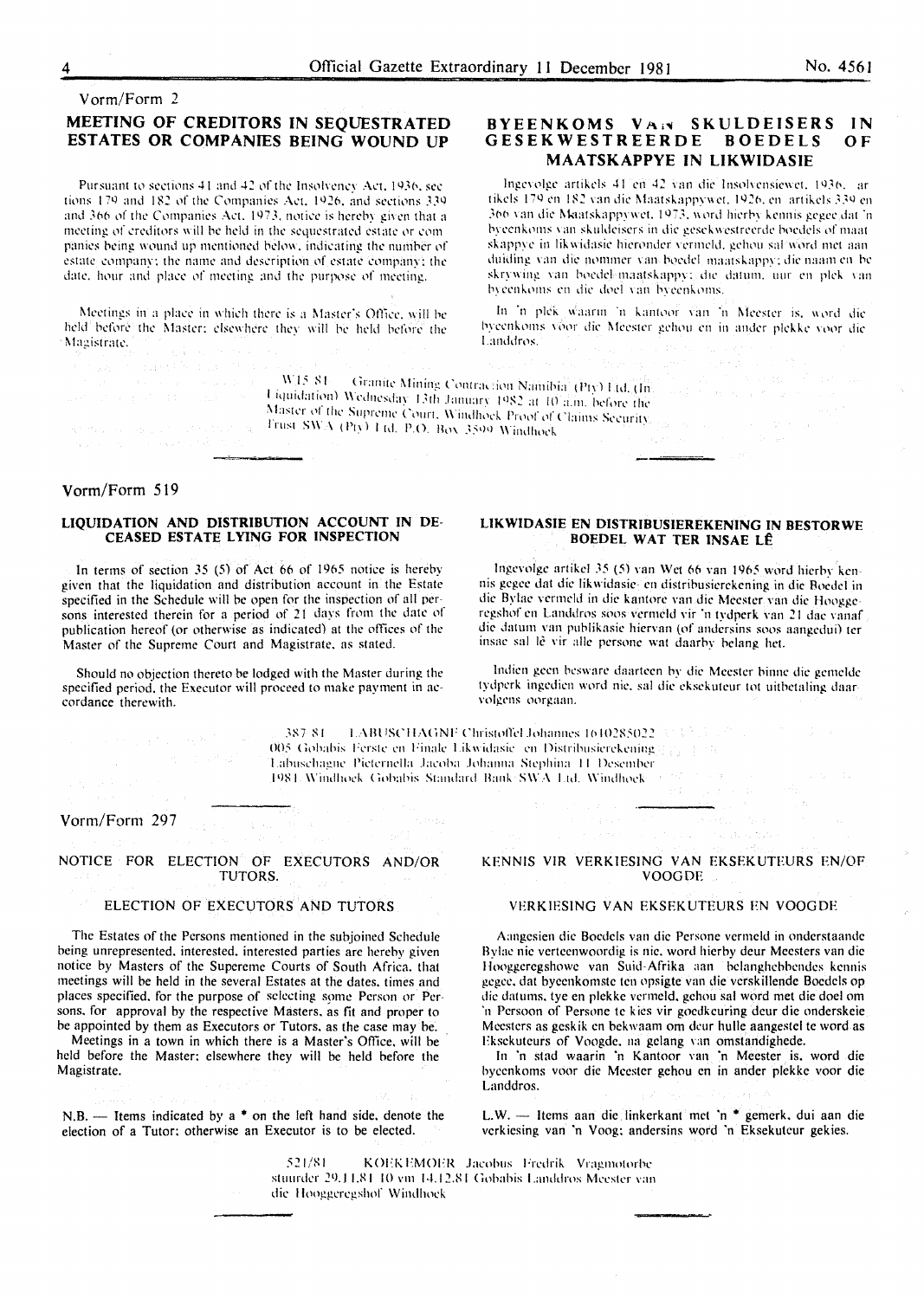#### KENNISGEWING VAN VOORGENOME VANSVERANDERING

Ek, Johny Pierre Edouard Jacques wat woonagtig is te *5,* Eerste Laan Oranjemund SWA en werksaam is as Training Officer by C.D.M. is voornemens om by die Staatspresident aansoek te doen om magtiging kragtcns artikel 9 van die Wet op Vreemdelinge, 1937, vir my minderjarige kinders Edith Jacques How, Cedric Jacques How om die van Jacques aan te neem om die volgende redes: My vrou en ek is buite die Republick van S.A. getroud. maar ons kinders is binnc die Republick gebore. Omdat ons huwelik nie daar deur die Rcgcring crken is nic. is ons kinders in my vrou se nooicnsvan gcregistrcer (How). Noudat ons in Suidwes-Afrika woon. waar ons huwelik wel erken word, is dit my begeerte om my kinders in my naam te laat hcrrcgistreer (Jacques). Hullc het voorheen die name gedra van Edith Jacques How en Cedric Jacques How. Enigeen' wat daarteen beswaar het dat hulle bovermelde van Jacques aannccm. moet sy bcswaar met vcrmclding van redes daarvoor, so gou moontlik skriftelik by die Landdros van Oranjemund SWA indicn.

#### KENNISGEWING

lngcvolge Artikcl 124 van die lnsolvensicwet 1936. word hierby kennis gegee dat die insolvente persoon hieronder genoem om sy rchabilitasic aansoek sal doen op die datum, tyd en plek en om die redes wat daarin teenoor sy naam aangedui is, met aanduiding van nommcr van boedel: vollc naam en beskrywing van insolvent (met inbcgrip van sy gcboortcdatum en pcrsoonsnommer) en pick van besighcid of woonplek: datum waarop boedel gesckwestreer is, en adres. bctrekking of status van insolvent ten tye van daardie datum: afdeling van Hooggcregshof waarby en datum en tyd wanncer aansock gcdocn sal word: rede van aansoek.

W20/78 - MACDOUGAL, Robert John 12/08/23 230812 5025 00 21 Robcrtsonstraat II Erf 438 Kcetmanshoop SW A 11/08/78 Elektriese bedradingskontrakteur Conradiestraat Erf 117 Kcctmanshoop waar hy handel gedryf hct onder die naam Keetmanshoop Elektriese Werke Keetmanshoop SWA Afdeling 22/01/82 IOhOO in terme van Artikel 124(2) van die lnsolvensiewet. Wet no. 24 van 1936 Dr. Weder Kruger en Hartmann Posbus 864 Windhoek

#### MUNISIPALITEIT OKAHANDJA KENNISGEWING NR. 31/1981 VERKOOP VAN ONBESETTE EIENDOM WAAROP DAAR VIR 5 JAAR GEEN BELASTING BETAAL IS NIE

Kcnnisgewing gcskicd hicrmcc oorccnkomstig die bepalings van artikel 17 ! (1) van die Munisipale Ordonnansie Nr. 13 van 1963 dat erf Nr. 563 Okahandja geregistreer is in naarn van HJ. van Eeden, Posbus 175 Trichard.

Aangesien betalings reeds vir meer as vyf jaar teen erf nr. 563 agterstallig is, word 'n beroep op die geregistreerde eienaar gedoen om die agterstallige belastings saam met die rente daarop binne 3 maande na die datum van die laaste publikasie van hierdie kennisgewing te betaal.

By wanbctaling van die agterstallige belastings sal die eiendom per opcnbarc veiling vcrkoop word.

Munisipalc Kantorc Posbus 15 OKAHANDJA F. N. LAING Stadsklcrk

#### NOTICE

Creditors and Debtors in the Estate of the late MAURICE ARTHUR ISAACSON a widower of Windhoek who died on 3rd November 1981 in Cape Town (Master ref. No. 490/81), are hereby requested to lodge their claims with or pay their debts to the undersigned within a period of *30* (thirty) days as from the date of this notice.

G. A. ISAACSON Executor Testamentary P.O. Box 29 WINDHOEK